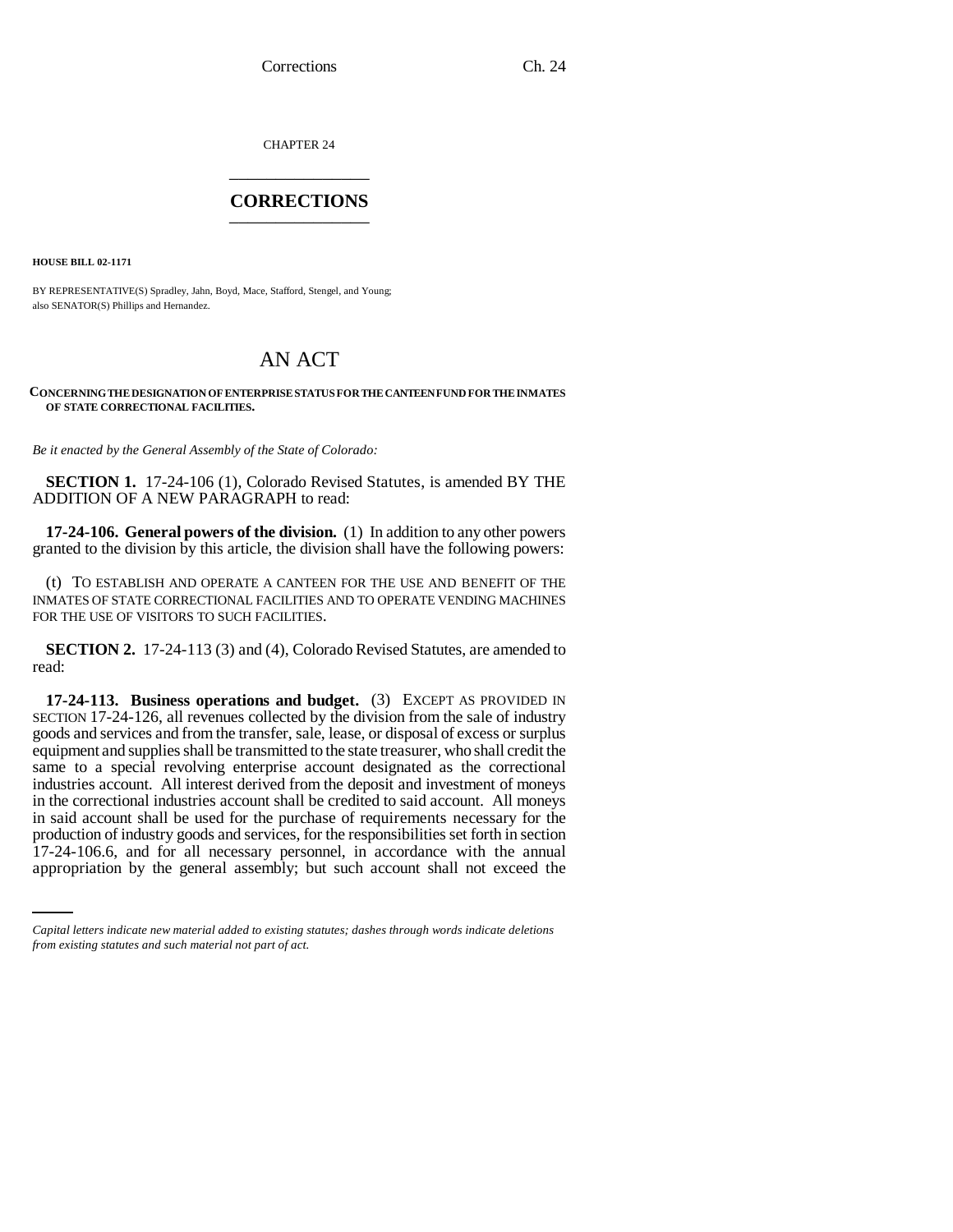## Ch. 24 Corrections

requirements of activities authorized by this article, as determined necessary by the director, and any excess, upon order of the director, shall be transferred to the general fund by the state treasurer.

(4) EXCEPT AS PROVIDED IN SECTION 17-24-126, all acquisitions, purchases, and loan repayments of the division shall be payable out of the revenues derived from the sale of correctional industry goods and services authorized in this article and from the transfer, sale, lease, or disposal of excess or surplus equipment and supplies under section 17-24-106.6.

**SECTION 3.** Article 24 of title 17, Colorado Revised Statutes, is amended BY THE ADDITION OF A NEW SECTION to read:

**17-24-126. Canteen, vending machine, and library fund created - receipts disbursements.** (1) THERE IS HEREBY CREATED IN THE STATE TREASURY A SPECIAL REVOLVING ENTERPRISE ACCOUNT TO BE KNOWN AS THE CANTEEN, VENDING MACHINE, AND LIBRARY ACCOUNT. THE ACCOUNT SHALL BE USED BY THE DIVISION TO ESTABLISH AND OPERATE A CANTEEN FOR THE USE AND BENEFIT OF THE INMATES OF STATE CORRECTIONAL FACILITIES AND TO OPERATE VENDING MACHINES FOR THE USE OF VISITORS TO STATE CORRECTIONAL FACILITIES. THE MONEYS IN THE ACCOUNT SHALL BE CONTINUOUSLY AVAILABLE TO THE DIVISION AND ARE APPROPRIATED FOR THE PURPOSES SET FORTH IN SUBSECTION (3) OF THIS SECTION.

(2) THE CANTEEN AND VENDING MACHINES SHALL BE MANAGED BY THE DIVISION, AND THEY SHALL NOT BE OPERATED IN ANY MANNER FOR THE PERSONAL PROFIT OF ANY EMPLOYEES OF THE DIVISION OR ANY INMATES OF STATE CORRECTIONAL FACILITIES.

(3) ITEMS IN THE CANTEEN SHALL BE SOLD TO INMATES, AND ITEMS IN VENDING MACHINES SHALL BE SOLD TO VISITORS, AT PRICES SET SO THAT REVENUES FROM THE SALE ARE SUFFICIENT TO FUND ALL EXPENSES OF THE CANTEEN AND VENDING MACHINES, INCLUDING THE COST OF SERVICES OF EMPLOYEES OF THE CANTEEN AND THE COST OF SERVICING THE VENDING MACHINES, AND TO PRODUCE A REASONABLE PROFIT. ALL REVENUES DERIVED FROM THE CANTEEN AND VENDING MACHINES AND INTEREST DERIVED FROM THE DEPOSIT AND INVESTMENT OF MONEYS IN THE CANTEEN, VENDING MACHINE, AND LIBRARY ACCOUNT SHALL BE CREDITED TO SUCH ACCOUNT. ANY PROFITS ARISING FROM THE OPERATION OF THE CANTEEN AND VENDING MACHINES SHALL BE EXPENDED FOR THE EDUCATIONAL, RECREATIONAL, AND SOCIAL BENEFIT OF THE INMATES AND TO SUPPLEMENT DIRECT INMATE NEEDS.

(4) ARTICLE 8.5 OF TITLE 26, C.R.S., REGARDING VENDING FACILITIES IN STATE BUILDINGS, SHALL NOT APPLY TO VENDING MACHINES OPERATED IN VISITING AREAS OF ANY DEPARTMENT FACILITY.

(5) ON THE EFFECTIVE DATE OF THIS SECTION, THE STATE TREASURER SHALL TRANSFER ANY MONEYS IN THE CANTEEN, VENDING MACHINE, AND LIBRARY FUND CREATED IN SECTION 17-20-127 TO THE CANTEEN, VENDING MACHINE, AND LIBRARY ACCOUNT.

**SECTION 4. Repeal.** 17-20-127, Colorado Revised Statutes, is repealed.